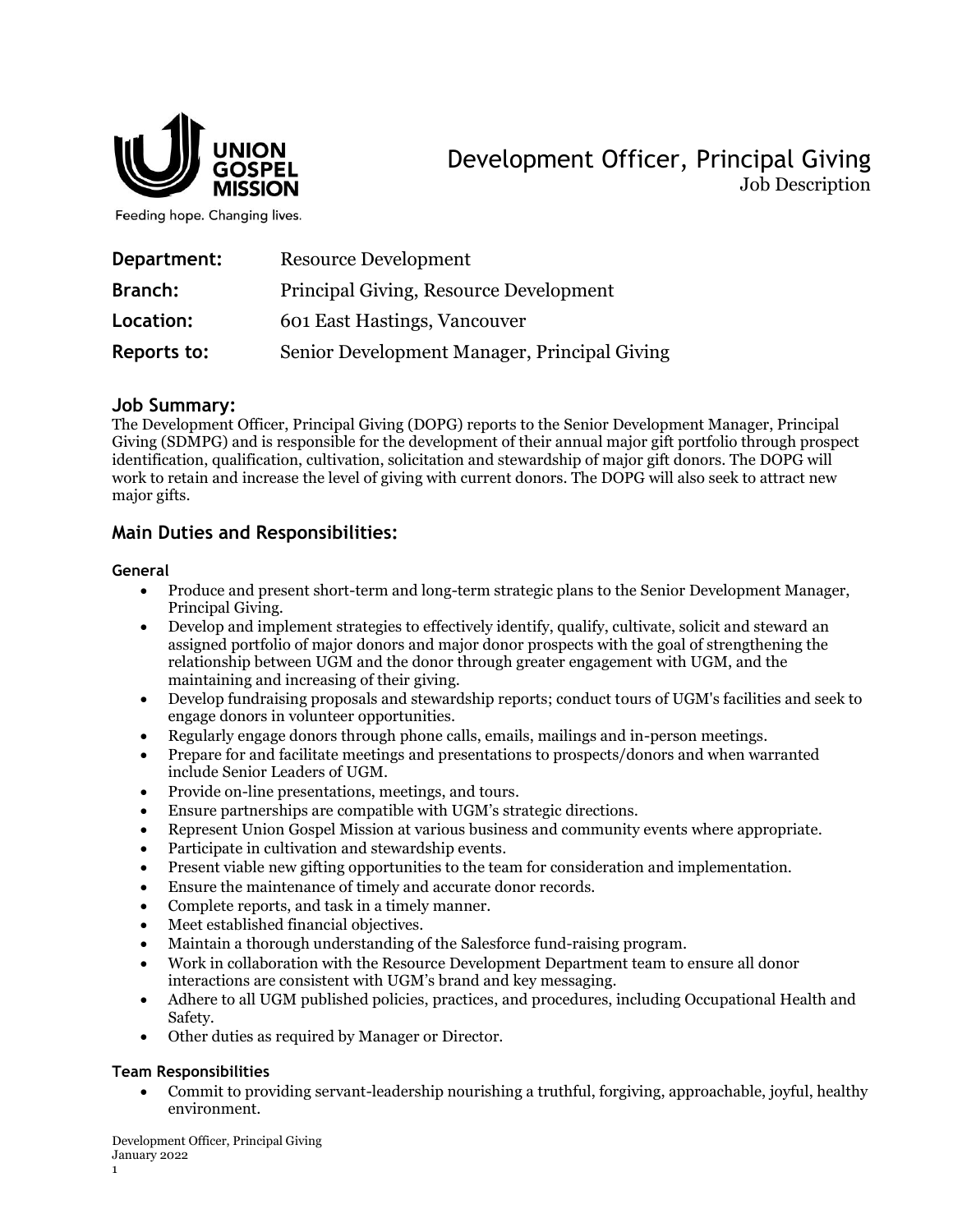- Model open communication and work collaboratively within the Resource Development Department, and UGM as a whole, for the good of the organization, in support of UGM's mission, core values and strategic plan.
- Good knowledge of, and operate according to, UGM's Ethical Code of Fundraising and Financial Accountability policy and confidentiality policy.

## **Knowledge, Skills and Abilities:**

- University and/or professional certification, along with 3-5 years of experience in major gifts and the not-for-profit sector.
- Consideration may be given to alternate combinations of lived experience and education.
- Good knowledge of generating donor support and creatively implementing major gift models and strategies.
- Experience with and working knowledge of Salesforce preferred.
- Intermediate computer skills (Excel, Word, and Outlook).
- Good knowledge of and working familiarity with the AFP guidelines & Donor Bill of Rights.
- Good knowledge of and working familiarity with CRA and CCCC guidelines that relate to financial and gift-in-kind donations and donor recognition.

### **Behavioural Competencies:**

- **Client Service Orientation (Level 2)** Provide service excellence by focusing efforts on discovering and meeting needs within personal, professional, and organizational capacities and boundaries.
- **Creativity and Innovation (Level 2)** Use innovative and creative evidence-based practices to initiate effective ways of working and understanding by translating research into practice.
- **Delivering Results (Level 3)** Remain self-motivated and focused until the best possible results are achieved, with passion and persistence despite obstacles, resistance, and setbacks.
- **Effective Communication (Level 2)** Provide verbal and written communication that builds trust, respect, and credibility, and includes active listening skills and non-verbal communication.
- **Interpersonal Rapport/Savvy (Level 3)** Establish and maintain relationships with others based on mutual respect, trust, sensitivity, transparency, empathy, compassion, tact, and diplomacy.
- **Planning and Organizing (Level 2)** Identify and prioritize tasks, develop and implement plans, evaluate outcomes, and adjust activities to achieve objectives.
- **Teamwork and Cooperation (Level 2)** Work collaboratively and productively across organization to achieve common goals, while demonstrating respect, cooperation, collaboration, and consensus-building.

# **Working Conditions:**

• **Work Location**

Work is generally performed indoors within an office environment, with standard office equipment available.

• **Physical Requirements**

Work is generally sedentary in nature, but may require standing, walking or reaching for up to 10% of the time. Employee is required to look at a computer screen and use a keyboard for up to 90% of the time.

• **Work Conditions**

Working environment is generally favorable. Lighting and temperature are adequate. Work is performed amid normal conditions of dust, odors, fumes, and noises. Work is deadline driven.

• **Hours of Work** Moderate overtime may be required.